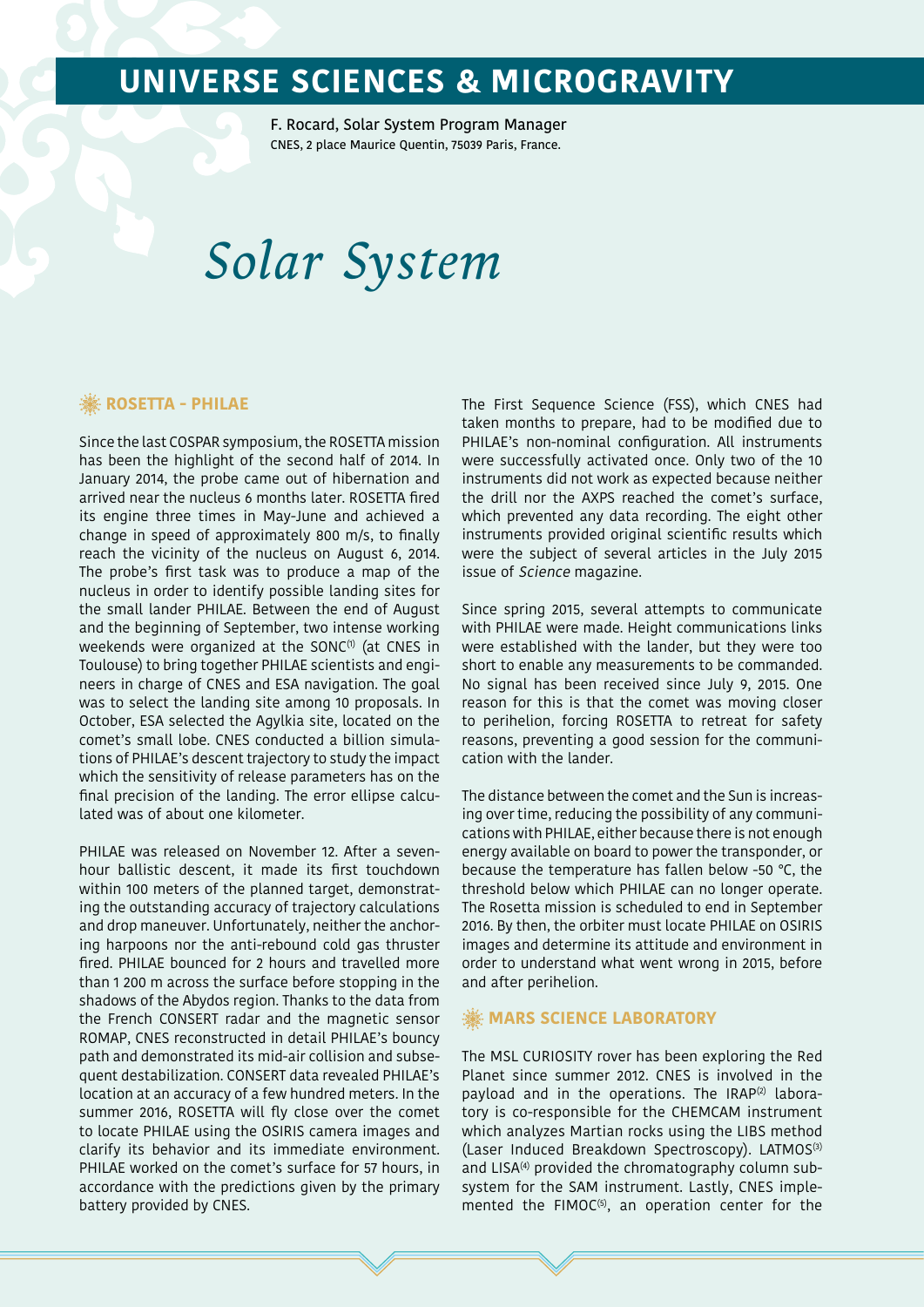## *Solar System*



The seismometer is the fruit of a significant investment from CNES (MARS-96, NETLANDER, EXOMARS, SELENE-2, etc.). Along with INSIGHT, it benefits from the best opportunity in the past fifteen years to be dropped on Mars, in an optimal configuration provided by its three long period VBB (Very Broad Band) sensors and thanks to which it will reconstruct the seismic signal in accordance with the three axes defined by each sensor.

**Fig. 1:** Artist's view of Philae's descent to Comet Churyumov-Gerasimenko. The background is a real picture taken by the Osiris-Nac camera. © CNES/ESA/D.Ducros/Rosetta/MPS for OSIRIS Team/ MPS/UPD/LAM/IAA/SSO/INTA/UPM/DASP/IDA

CHEMCAM and SAM instruments in Toulouse. Both instruments are being operated alternatively by CNES and the American PI.

At the end of 2014, the loss of use of the laser diode that served for focusing CHEMCAM led to the installation of a new software restoring auto-focus capability to the instrument by optimizing contrast on CHEM-CAM's camera images. At the end of 2015, CHEMCAM had fired more than 300 000 laser shots, allowing the analysis of more than 1 100 rocks on Mars. It is the most used instrument of CURIOSITY's payload, which shows that this remote sensing technology is highly effective (see next pages).

## *SEIS - INSIGHT*

INSIGHT (Interior exploration using Seismic Investigations, Geodesy and Heat Transport) $(6)$  is a geophysical mission to Mars submitted by the Jet Propulsion Laboratory (JPL) as part of NASA's "Discovery" program.

The payload is built jointly by CNES and the IPGP $(7)$  – which provides the SEIS (Seismic Experiment for Interior Structure)<sup>(8)</sup> seismometer - and DLR<sup>(9)</sup> (German Space National Agency) which provides the HP3 heat flow probe. RISE, the third instrument (provided by the JPL(10) itself), is a transponder which will measure the precession and nutation of the Mars polar axis. A robotic arm and a camera will deploy SEIS and HP3 on the Martian surface.

SEIS is expected to determine crust thickness, core size, density and nature (solid or liquid), seismic activity and its spatial distribution and the regional impact rate of meteorites.

SEIS was built from autumn 2013 to the end of 2015 in a context constrained by schedule. Its delivery was initially scheduled in January 2015, but several technical issues postponed the date until January 2016. Significant efforts were deployed: the teams were increased, activities were carried out during the weekends by CNES, the IPGP, Sodern, the JPL and the Swiss, British and German partners. However, the instrument could not be delivered in time for a launch in spring 2016 because a leak was detected in the vacuum sphere containing the three seismometers. NASA initially canceled the launch, then ran a detailed risk analysis and cost assessment. It gave the green light for operations and a May 2018 launch. CNES and its partners are fully involved in the project to deliver the SEIS instrument in spring 2017.

## **. SEPICOLOMBO**

In the last COSPAR symposium, BEPICOLOMBO was scheduled for launch in July 2016. Since then, technical issues on the MPO (Mercury Planetary Orbiter) and MTM (Mercury Transfer Module) vehicles forced ESA to postpone the launch twice. It is now scheduled in April 2018 and orbit insertion around Mercury is planned for late 2024.

CNES manages the French contributions to the MPO and MMO (Mercury Magnetospheric Orbiter) payloads. The latter were delivered between June 2011 and May 2015. JAXA's MMO was delivered to ESA in June 2015.



25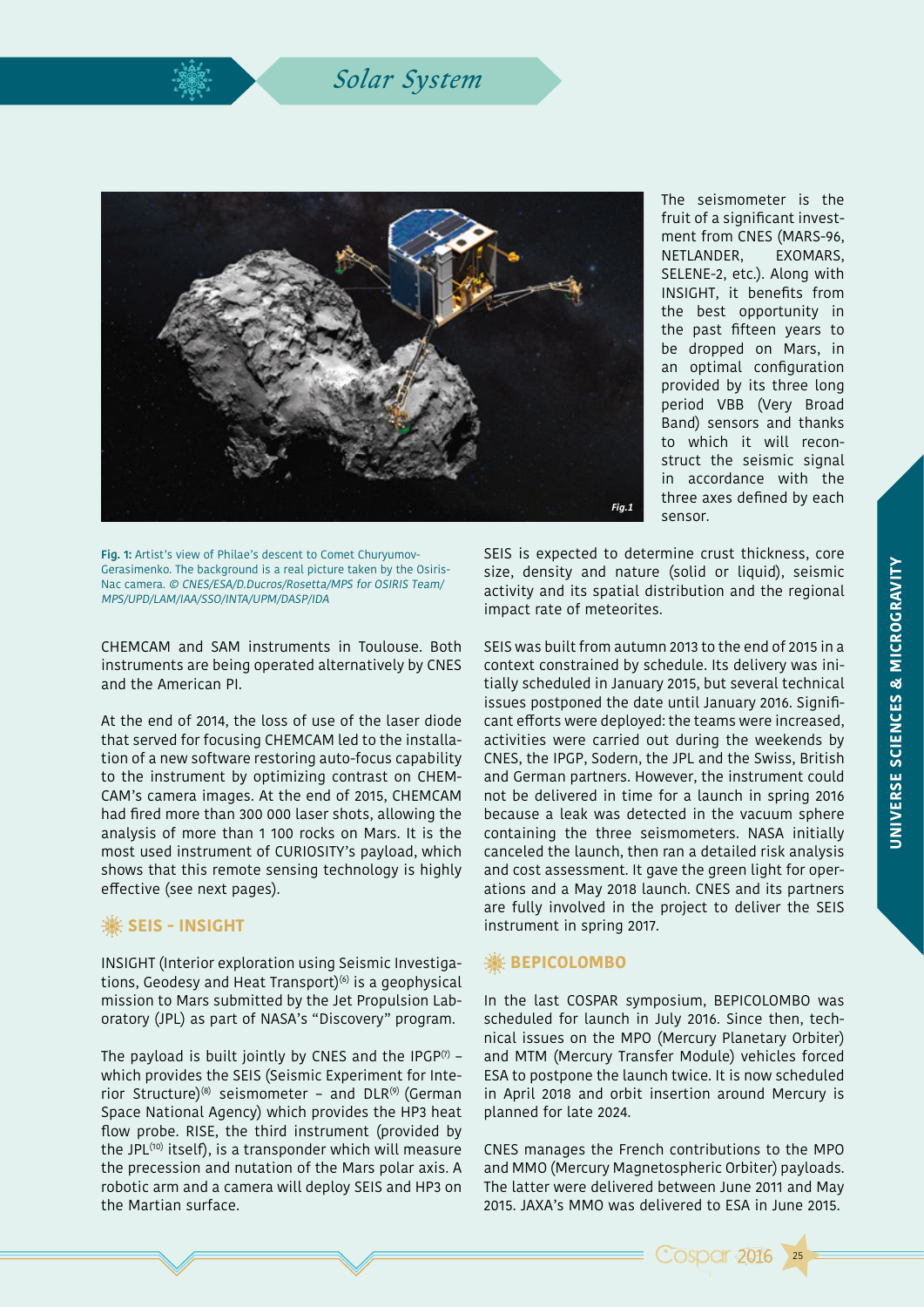LATMOS is in charge of providing the PHEBUS ultraviolet spectrometer which will study the planet's exosphere. Issues with the UV detector postponed the delivery of the flight model until April 2015. The Italian SIMBIO-SYS instrument, with its Visible and Infrared Hyperspectral Imager, was calibrated at the IAS<sup>(11)</sup> in spring 2015 and delivered in April – except for the Main Electronic (made by the IAS) delivered in May 2015. All French instrument contributions have now been delivered.

## *S* HAYABUSA-2 - MASCOT

JAXA's<sup>(12)</sup> HAYABUSA-2 mission aims to land on a near-Earth asteroid in order to:

- perform remote characterization experiments, from the orbiting probe;
- perform in situ characterization experiments, via the MASCOT lander;
- collect samples before returning to Earth.

The target is the NEO (Near Earth Object) type C asteroid called 1999JU3, which measures about 1 km in diameter. The mission was launched on December 3, 2014. It is expected to reach the asteroid in mid-2018 and the return capsule will be back on Earth at the end of 2020.

The HAYABUSA-2 is the successor to HAYABUSA-1, which was launched in 2003 to the S-type asteroid Itokawa and successfully returned samples to Earth in June 2010.

The innovation of the HAYABUSA-2 mission is that it carries the MASCOT lander developed under DLR management, in partnership with CNES. MASCOT's main instrument is MICROMEGA, an imaging infrared spectrometer developed by the IAS. Its goal is to conduct in situ characterization of the asteroid, providing a determination of the mineralogical surface composition, down to its grain scale. To do so, MICROMEGA will perform a spectral analysis of surface samples in the near-infrared wavelength range, where the main minerals have characteristic signatures.

CNES contributions to MASCOT can be broken down into the following categories:

- On the platform: CNES contributes to telecommunications and power subsystems by providing:
- primary batteries (inheritance from PHILAE/ ROSETTA) and the centralized power converter;
- communication antennas for which CNES was prime contractor;
- System engineering: CNES carries out:
	- the MASCOT mission analysis (separation, descent and landing phases)
	- the MASCOT/HAYABUSA-2 link budget.

• Support to operations: CNES and the IAS support DLR for the definition, preparation, checkout and implementation of operations during the cruise phase and MASCOT's mission.

The MICROMEGA instrument was delivered to DLR in February 2014 and MASCOT was delivered to JAXA four months later. The MASCOT mission will last 18 hours and will occur between the end of 2018 and spring 2019. HAYABUSA-2 will start its journey back to Earth at the end of 2019.

## **JUICE**

JUICE is the first Large-class science mission (L1) chosen in May 2012 as part of ESA's Cosmic Vision 2015-2025 program among three candidate missions (target envelope of 850 M€).

JUICE's scientific payload was selected in May 2013. CNES is the contracting authority of the French instrument contributions. The contributions to the scientific payload of the JUICE mission are detailed below:

- MAJIS (Moons And Jupiter Imaging Spectrometer):
	- The IAS is the instrument prime contractor and provides the command-control and power supply electronics, the proximity electronics of both VIS/ NIR and IR spectral channels, and the focal planes of the VIS/NIR and IR channels.
	- LESIA contributes to the ground segment of the instrument.
	- Italy: the IAPS(13) provides the optical head, including optical and thermomechanical design.
	- Belgium: the CSL<sup>(14)</sup>, the ORB<sup>(15)</sup>, and the IASB<sup>(16)</sup> contribute to radiation testing activities on detectors.
- RPWI (Radio & Plasma Wave Instrument):
	- The LPP<sup>(17)</sup> provides the SCM (Search coil triaxial magnetometer).
	- The LPC2E<sup>(18)</sup> provides the MIME contribution (mutual impedance probe).
	- LESIA is Co-PI of RPWI.
- The SWI (Submillimeter Wave Instrument): LERMA<sup>(19)</sup> provides the frequency synthesizer; the frequency doubler at 280 GHz; a frequency distribution system (OCXO output); and an OCXO-type reference frequency.
- PEP (Particle Environment Package): IRAP provides the MCP (MicroChannel Plate) of the US JENI sensor; anticoincidence system: performance characterization tests on various PEP sensors in radiation environment.
- UVS (Ultraviolet Spectrograph): LATMOS provides the holographic diffraction grating for the instrument.

The end of MAJIS Phase A review took place in January and the PDR (Preliminary Design Review)<sup>(20)</sup> is planned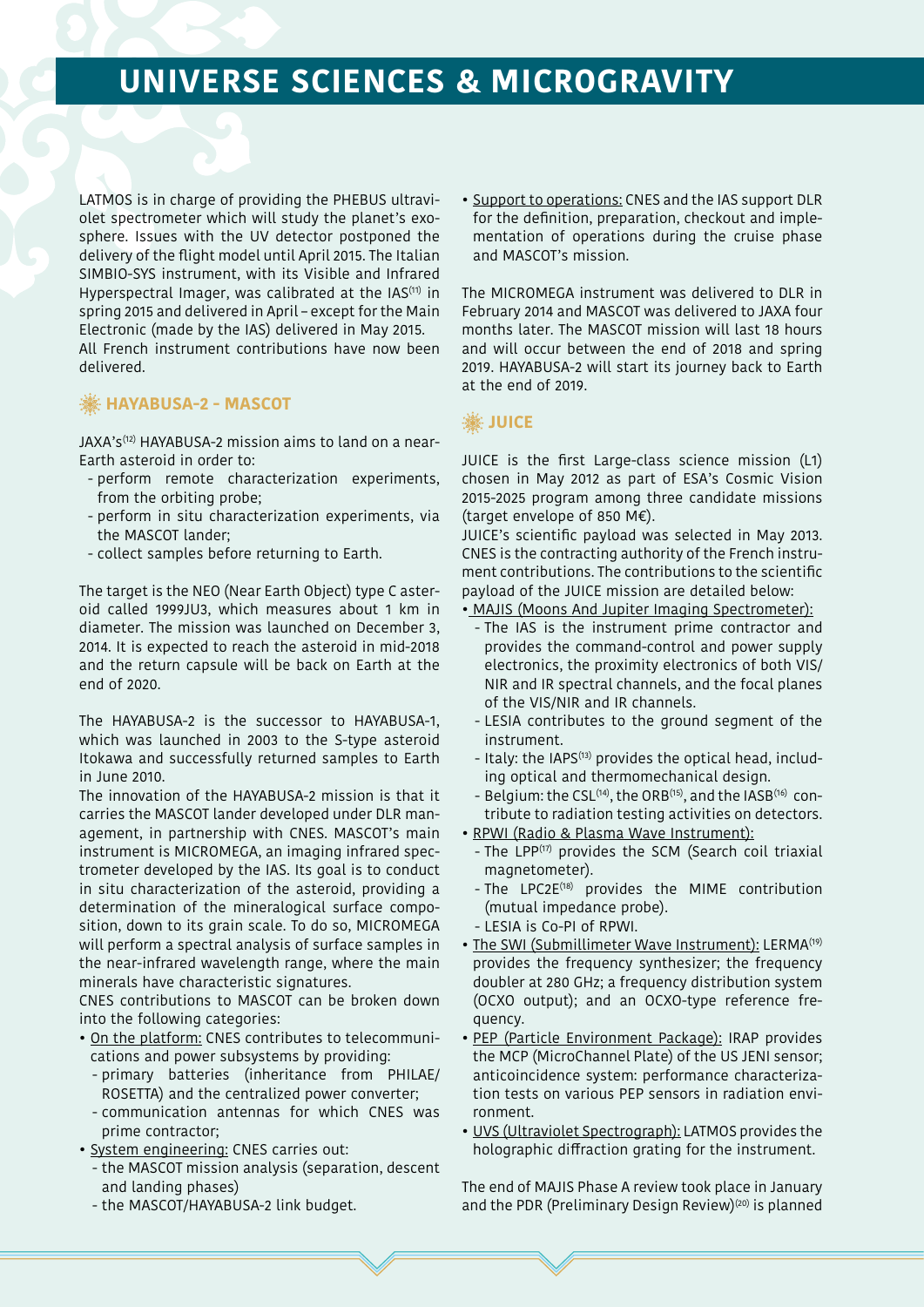## *Solar System*

for October. By then, the instrument design will be completed and the tradeoff will have been made.

## **. MAVEN**

The NASA MAVEN mission aims to study the mechanisms that led to the loss of Mars' atmosphere during its history. MAVEN will also provide qualitative and quantitative measurements of the current processes of atmosphere depletion.

IRAP provided the analyzer and front-end electronics (microchannel plates, anode, preamplifiers, and high voltage power supply of the SWEA (Solar Wind Electron Analyzer) spectrometer. This experiment examines the electron inflow of solar wind to determine the impact ionization rate from charge exchange, as well as the dynamic pressure of the solar wind.

The probe entered in orbit around Mars in September 2014 and started its scientific observations in November. The SWEA instrument provides high quality data. MAVEN successfully completed its first "Dip Deep" campaign from 10 to 18 February 2015, lowering the periapsis of the probe from 150 to 120 km. The SWEA results revealed the signature of the interaction between the incident electron populations and atmospheric CO $_{\textrm{\tiny{2}}}$ . It resulted in a residual spectrum whose characteristics have been very well reproduced by a model taking into account the relevant cross sections of the main reactions involved. In November 2015, about fifty articles were published in Science and Journal of Geophysical Research; they highlight the main mechanism responsible for the Mars atmospheric loss. Several French IRAP and LATMOS scientists have co-authored these articles.

- (1) Science Operations & Navigation Center, CNES, Toulouse, France.
- (2) Institut de Recherche en Astrophysique et Planétologie, CNRS, Université de Toulouse Paul Sabatier.
- (3) Laboratoire Atmosphères, Milieux, Observations Spatiales, CNRS, Université Pierre et Marie Curie, Université Versailles-Saint Quentin.
- (4) Laboratoire Interuniversitaire des Systèmes Atmosphériques, CNRS, Université Paris-Diderot, Université Paris-Est Créteil Val de Marne.
- $(5)$  French Instruments Mars Operation Center.
- (6) Interior exploration using Seismic Investigations, Geodesy and Heat **Transport**
- $(7)$  Institut de Physique du Globe de Paris, CNRS, Université Paris-Diderot.
- (8) Seismic Experiment for Interior Structure.
- (9) Deutschen Zentrums für Luft- und Raumfahrt.
- (10) Jet Propulsion Laboratory.
- (11) Institut d'Astrophysique Spatiale, CNRS, Université Paris-Sud.
- (12) Japan Aerospace Exploration Agency.
- (13) Institute for Space Astrophysics and Planetology, Rome, Italy.
- (14) Centre Spatial de Liège.
- (15) Observatoire Royal de Belgique.
- (16) Institut royal d'Aéronomie Spatiale de Belgique.
- (17) Laboratoire de Physique des Plasmas, CNRS, Ecole polytechnique, Observatoire de Paris, Université Paris-Sud, Université Pierre et Marie Curie.
- (18) Laboratoire de Physique et Chimie de l'Environnement et de l'Espace, CNRS, Université d'Orléans.
- (19) Laboratoire d'Etude du Rayonnement et de la Matière en Astrophysique et atmosphères, CNRS, Observatoire de Paris, Université Cergy-Pontoise, Université Pierre et Marie Curie, Ecole Normale Supérieure de Paris.
- (20) Preliminary Design Review.



**Fig. 2:** This image is an unannotated version of the Photojournal Home Page graphic released in October 2007. This digital collage contains a highly stylized rendition of our solar system and points beyond. As this graphic was intended to be used as a navigation aid in searching for data within the Photojournal, certain artistic embellishments have been added (color, location, etc.). Several data sets from various planetary and astronomy missions were combined to create this image. © NASA/ JPL 2008-01-26

**Cospar 2016** 

27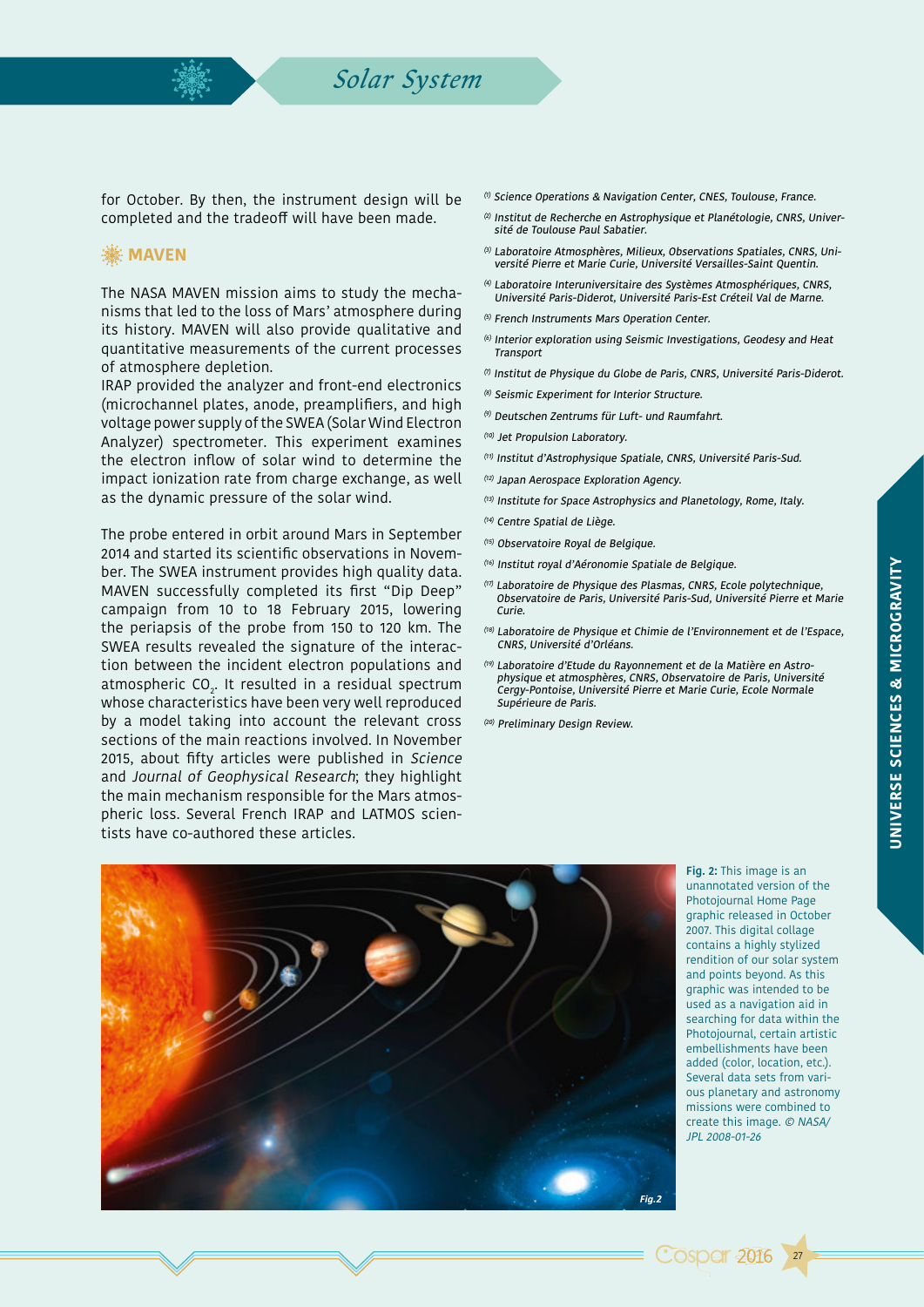F. Rocard, Solar System Program Manager CNES, 2 place Maurice Quentin, 75039 Paris, France.

*Solar System*

## The ROSETTA-PHILAE mission (ESA)



**Fig. 1:** Picture of Comet Churyumov-Gerasimenko taken by the Osiris instrument aboard the Rosetta satellite. © ESA/Rosetta/NAVCAM/, 2014

## **VIRTIS observes how comets work**

Using data provided by the ESA probe ROSETTA on comet 67P/Churyumov-Gerasimenko, researchers (from LESIA and IPAG , among others), have provided the first observational proof of a daily water-ice cycle on the surface of the comet.

As sunlight heats a comet's frozen nucleus, the ice in it - mainly water ice, but also other "volatiles" – sublimates. The resulting gas migrates from the ground to the surface, carrying solid dust along. This gas and dust mixture is expelled in the form of powerful jets – gas velocity can reach 2 000 km/h – and forms the coma. As soon as the molecules are irradiated by ultraviolet photons from the Sun, they are dissociated and/or ionized. They are then carried by the magnetic field of the solar wind and form a thin and straight ion tail while heavier dust form a second tail, broader and curved.

One of the features investigated by comet experts is related to the physical processes that drive outgassing. The idea is to understand how water ice is extracted from the ground to replenish the coma with water vapor in a regular cycle.

As the comet rotates, taking just over 12 hours to complete a full revolution, the various regions undergo different illumination conditions.

Water ice on and a few centimeters below the surface "sublimates" when illuminated by sunlight, turning it into gas which then escapes into the coma. When the same region falls into darkness, the thin layer of the highly insulating surface rapidly cools again, whereas the underlying layers remain warm, and cool more slowly owing to the accumulated solar heat.

As a result, deep water ice continues sublimating and finding its way to the cold surface through the porous ground. As soon as this "underground" water vapor reaches the surface, it freezes again, creating a thin layer of fresh ice.

As the Sun rises again on the frozen surface, the newly formed ice sublimates immediately. This cyclical process is inevitably repeated because new ice keeps forming on the surface at night.

It was possible to estimate the relative abundance of water ice with respect to other material. Over the surveyed surface portion, water ice accounts for 10-15% in mass and it is well-mixed with the other ground constituents.

On a given region, the amount of surface water ice measured by VIRTIS over a thickness of several microns accounts for only 3% of the water vapor measured by MIRO in the microwave domain. We may therefore consider that ice sublimates daily over a few millimeters, which correspond to the insulating layer that freezes night after night [1].

## **Why does 67p have a head and a body ?**

A scientific team from LESIA has participated in a study presented in the scientific journal Nature, based on data provided by the OSIRIS instrument on ESA's ROSETTA probe, which helps understand how this unusual body formed. The factors shaping cometary nuclei are still largely unknown, but could be the result of concurrent effects of evolutionary and primordial processes.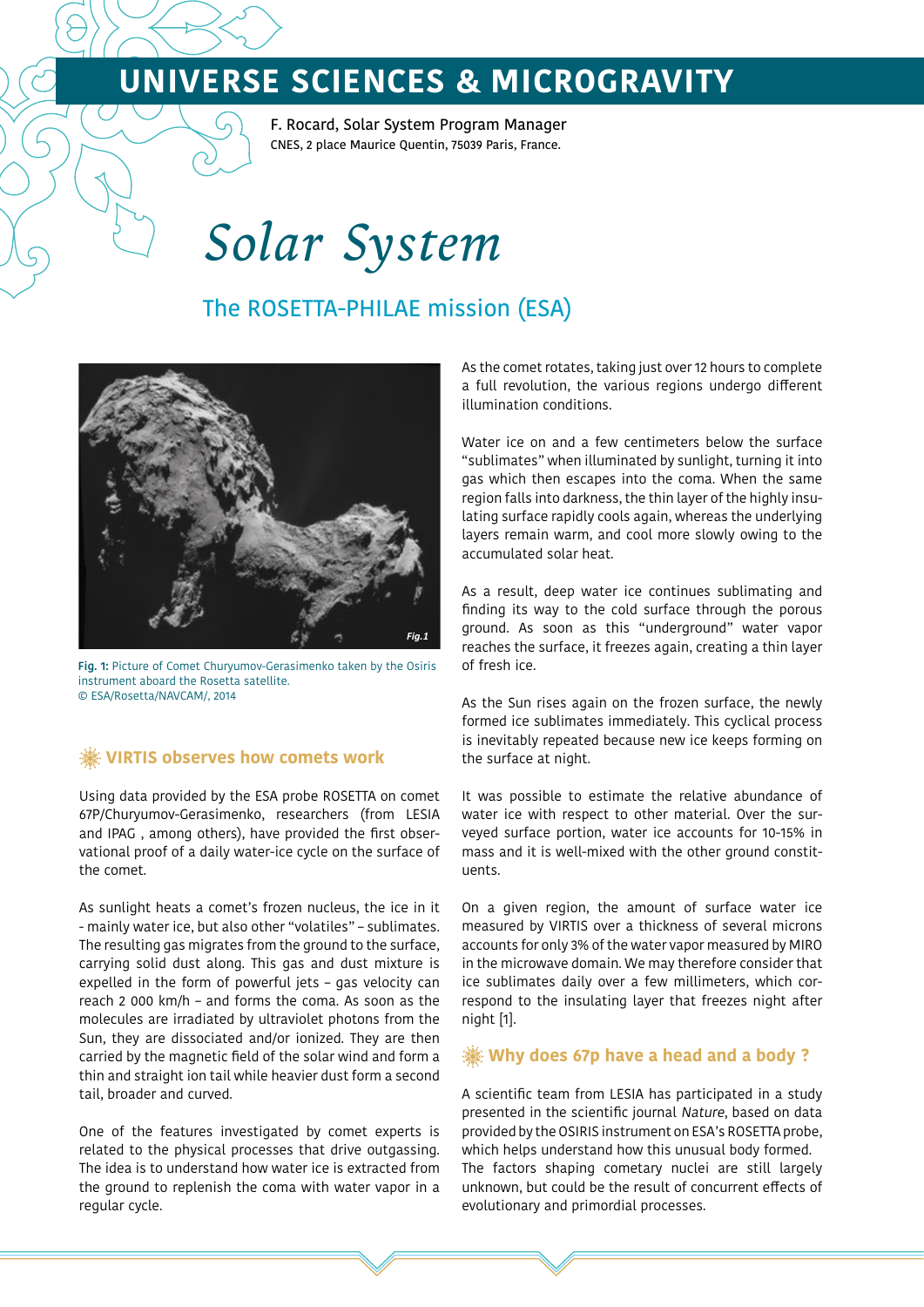**Solar System** SCIENTIFIC



When ROSETTA reached comet 67P/Churyumov-Gerasimenko in summer 2014, its peculiar bilobed shape stirred up surprise. Two hypotheses emerged to explain it. The core is either the result of the fusion of two objects that were once separate, or the result of a localized excavation by outgassing at the interface between the two lobes.

An argument in favor of the second hypothesis is that the "neck" is formed by localized outgassing. The heat that accumulates and radiates on both sides of the neck will tend to locally increase erosion and eventually form the observed structure. It may be compared to a toaster that simultaneously heats both sides of a piece of bread. The large crack – which extends to 100 meters in length and a few meters in width – located on the comet's neck, demonstrates that the comet is weakened in this region and may eventually break, which is a common phenomenon in comets. However, this fracture does not explain the shape of the nucleus.

The study brought the debate to an end by showing that the comet's major lobe is enveloped by a nearly continuous set of strata, up to 650 meters thick, which are gravitationally independent of a stratified envelope on the minor lobe. In other words, these layers only extend in local horizontal lines if the gravitational field is reconstructed to virtually cut the comet in two, considering only the major lobe.

67P/Churyumov-Gerasimenko is an accreted body of two distinct objects, initially roughly spherical and with "onion-like" stratification which formed long before they merged.

The authors also conclude that gentle, low-velocity collisions occurred in the early stages of the Solar System between two kilometer-size cometesimals. The impact between the comet's two components must have occurred at very low speed (a few meters per second), as this fragile comet would have been crushed if the shock had occurred at common speeds of about one kilometer per second.

Lastly, the composition and structural similarities between the two lobes of comet 67P indicate that these cometesimals experienced a highly primordial stratified accretion and a similar formation process, though they formed independently. We do not yet understand this unexpected primordial stratification. It constitutes an additional observational constraint for the Solar System constitutes formation models which will have to reconstruct the process that led to their formation [2].



**Fig. 2:** These four images of Comet 67P Churyumov-Gerasimenko were taken by Rosetta's navigation camera in February 2015. The pictures were taken on February 25 (top left-hand corner), February 26 (top right) and February 27 (bottom left and right). They have been processed to bring out details of the comet's activity. Exposure time for each image: two seconds. © ESA/ Rosetta/NAVCAM/, 2015



**Fig. 3:** Image of Rosetta and Philae made for the cover of the journal Science (issue 349) by Alex Torres (CNES) and David Ducros (Active Design) using images from Jean-Pierre Bibring's CIVA camera (IAS) (published on July 31, 2015). © CNES/A.Torres - IAS/JP. Bibring - Illustration D. Ducros, 2015

#### **REFERENCES**

[1] De Sanctis, M.C., et al. (2015), The diurnal cycle of water ice on cometary nuclei, Nature, **525**, 500–503, doi:10.1038/nature14869.

[2] Massironi, M., et al. (2015), Two independent and primitive envelopes of the bilobate nucleus of comet 67P, Nature, **526**, 402–405, doi:10.1038/nature15511.

**Cospar 2016** 

29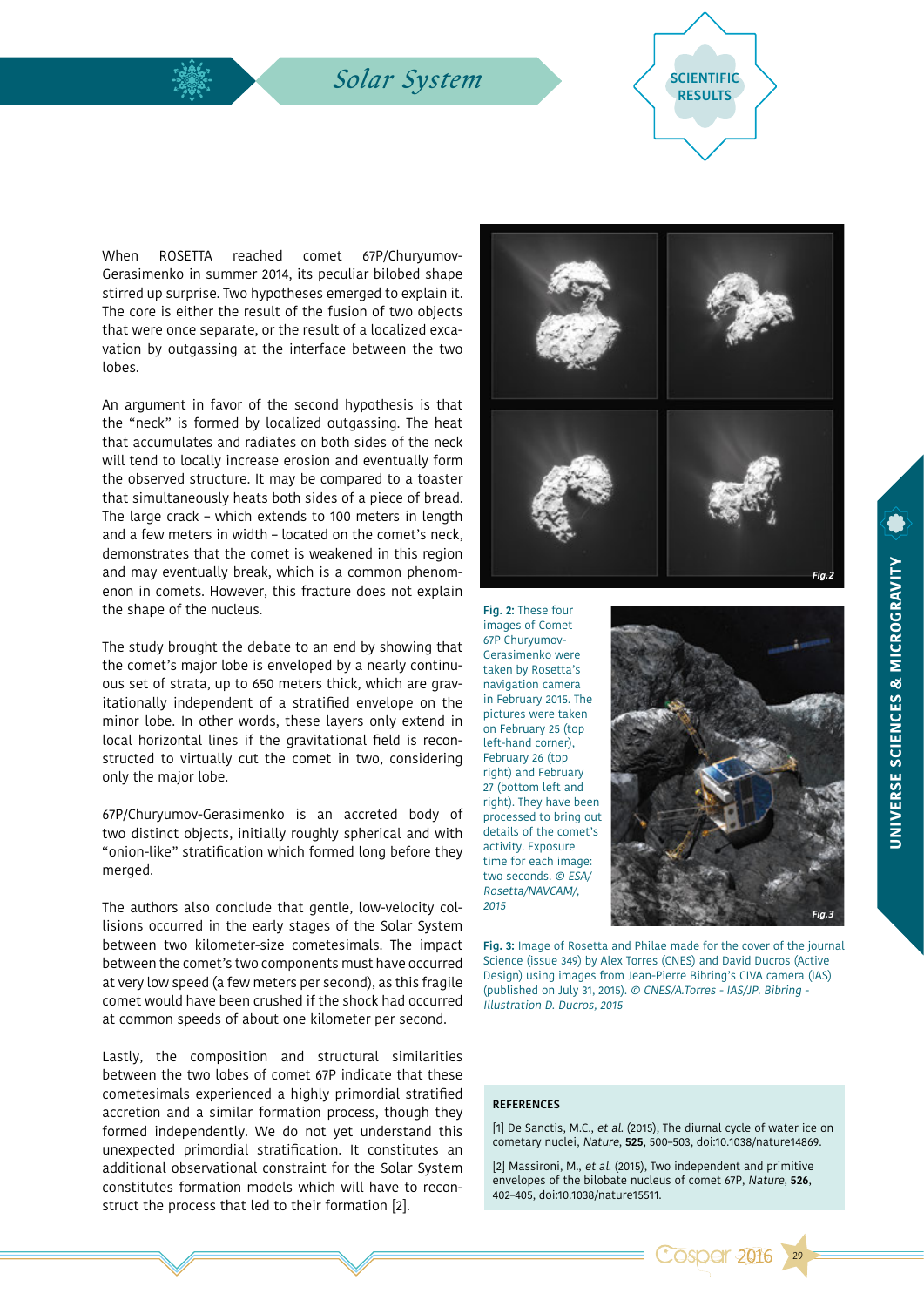F. Rocard, Solar System Program Manager CNES, 2 place Maurice Quentin, 75039 Paris, France.

# *Solar System*

## The Mars Science Laboratory mission (NASA)

### **CHEMCAM finds traces of a primitive continental crust on Mars**

So far, we believed that Mars was almost entirely covered with basaltic rocks – dark rocks which form the Earth's oceanic crust. However, the walls of Gale crater, where CURIOSITY landed, contain very old (about 4 billion years old) and lighter rock fragments, which the CHEMCAM laser instrument has revealed the composition. French and US scientists have analyzed images and the chemical makeup of these 22 rock fragments. They have discovered that these light-toned rocks contain a high amount of feldspar and some traces of quartz, which makes them similar to Earth's granitic continental crust. These primitive Martian crustal components look very much like the TTG (Tonalite-Trondhjemite-Granodiorite), rocks that predominated in the terrestrial crust in the Archean era (over 2.5 billion years ago). This is the first evidence for continental crust on Mars.

This discovery has been possible because Gale crater, formed 3.61 billion years ago within older terrain, opens a new window on the Red Planet's primitive rocks. The crater walls provide a natural geological cut-away view 2-3 kilometers down into the crust, while the spectrometers of orbiting probes only analyze the surface to several tens of micrometers (millionths of a meter). [1]

## **Organic molecules in Martian mudstone**

The SAM (Sample Analysis at Mars) instrument aboard the CURIOSITY rover is designed to analyze organic and inorganic compounds in the atmosphere, the surface regolith and rocks to evaluate the past and present habitability potential of Mars at Gale crater. Central to this task is the development of an inventory of the organic molecules present to elucidate the processes associated with their origin, their concentration and long-term preservation.

In this context, SAM identified unambiguously chlorobenzene (150–300 parts per billion by weight (ppbw)), and  $C_2$ to C $_{\textrm{\tiny{4}}}$  dichloroalkanes (up to 70 ppbw) with the SAM Gas Chromatograph Mass Spectrometer (GCMS) and detection of chlorobenzene in the Evolved Gas Analysis (EGA) mode, in multiple portions of the fines from the Cumberland drill hole in the Sheepbed mudstone at Yellowknife Bay.

When combined with GCMS and EGA data from multiple scooped and drilled samples, blank runs and supporting laboratory analog studies, the elevated levels of chlorobenzene and the dichloroalkanes cannot be solely explained by instrument background sources known to be present in the SAM instrument. These chlorinated hydrocarbons are the reaction products of Martian chlorine and organic carbon derived from Martian sources (e.g. igneous, hydrothermal, atmospheric, or biological) or exogenous sources such as meteorites, comets, or interplanetary dust particles.

Further analysis will be needed to understand the origin of these Martian organic molecules. These results were obtained thanks to the participation of LATMOS $(1)$  and  $LISA^{(2)}$ ; the first author is a French postdoctoral researcher currently working at the Goddard Laboratories, which is responsible for the SAM instrument [2].

## **SAM discovers methane on Mars**

French teams from LATMOS, LISA and IRAP contributed to the discovery of methane emissions in the Martian atmosphere that vary over monthly time scales. These results have defied explanation to date. In situ measurements made over a 20-month period by the TLS (Tunable Laser Spectrometer) of the SAM instrument on CURIOSITY at Gale crater detected the presence of methane in the atmosphere. TLS measured a background level of about 0.7 ± 0.25 ppbv (parts per billion by volume). This abundance is lower than model estimates of ultraviolet degradation of accreted interplanetary dust particles or carbonaceous chondrite meteorites. Additionally, in four measurements spanning a 2-month period, TLS observed elevated levels of methane of 7.2  $\pm$  2.1 ppbv, implying that Mars is episodically producing methane from an unknown source so far.

Various hypotheses of geological or biological origin emerged. The SAM instrument continues to regularly measure methane in Gale crater to identify diurnal or seasonal cycles and if possible, determine methane source location(s). There is no doubt that the EXOMARS Trace Gas Orbiter (TGO) will provide additional data relevant to understanding and confirming the presence of this gas in the Martian atmosphere [3].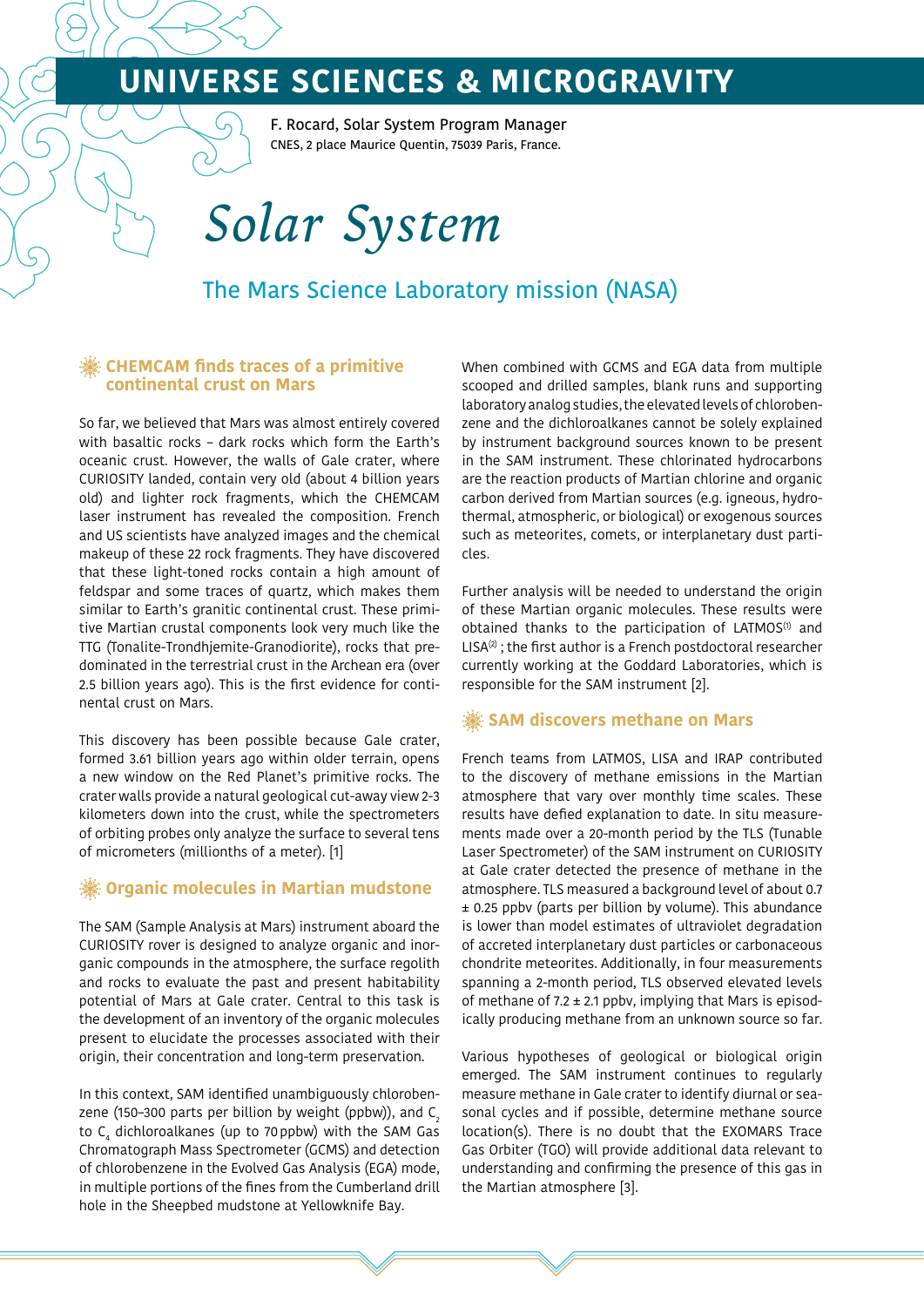## $Solar System$







#### **REFERENCES**

[1] Sautter, V., et al. (2015), In-situ evidence for continental crust on Early Mars, Nature Geoscience, DOI: 10.1038/ngeo2474.

[2] Freissinet, C., et al. (2015), Organic molecules in the Sheepbed Mudstone, Gale Crater, Mars. JGR, DOI: 10.1002/2014JE004737.

[3] Webster, C.R., et al. (2015), Mars methane detection and variability at Gale crater, Science, Vol. **347**, Issue 6220, pp. 415-417, DOI: 10.1126/science.1261713.

**Fig. 1:** This view from NASA's Curiosity Mars Rover shows the downwind side of "Namib Dune", which stands about 13 feet (four meters) high. The site is part of Bagnold Dunes, a band of dark sand dunes along the northwestern flank of Mars' Mount Sharp. The component images stitched together into this scene were taken with Curiosity's Navigation Camera (Navcam) on Dec. 17, 2015, during the 1,196th Martian day, or sol, of the rover's work on Mars. Since late 2015, Curiosity has been conducting the first upclose studies ever made of active sand dunes anywhere but on Earth. Under the influence of Martian wind, the Bagnold Dunes are migrating up to about one yard or meter per Earth year. The view spans from westward on the left to east-southeastward on the right. It is presented as a cylindrical perspective projection. © NASA/JPL-Caltech

**Fig. 2:** This self-portrait of NASA's Curiosity Mars rover shows the vehicle at "Namib Dune", where the rover's activities included scuffing into the dune with a wheel and scooping samples of sand for laboratory analysis. The scene combines 57 images taken on Jan. 19, 2016, during the 1,228th Martian day, or sol, of Curiosity's work on Mars. The camera used for this is the Mars Hand Lens Imager (MAHLI) at the end of the rover's robotic arm. © NASA/JPL-Caltech/MSSS

- (1) Laboratoire Atmosphères, Milieux, Observations Spatiales, CNRS, Université Pierre et Marie Curie, Université Versailles-Saint Quentin.
- (2) Laboratoire Interuniversitaire des Systèmes Atmosphériques, CNRS, Université Paris-Diderot, Université Paris-Est Créteil Val de Marne.

**Cosper 2016** 

31

UNIVERSE SCIENCES & MICROGRAVITY **UNIVERSE SCIENCES & MICROGRAVITY**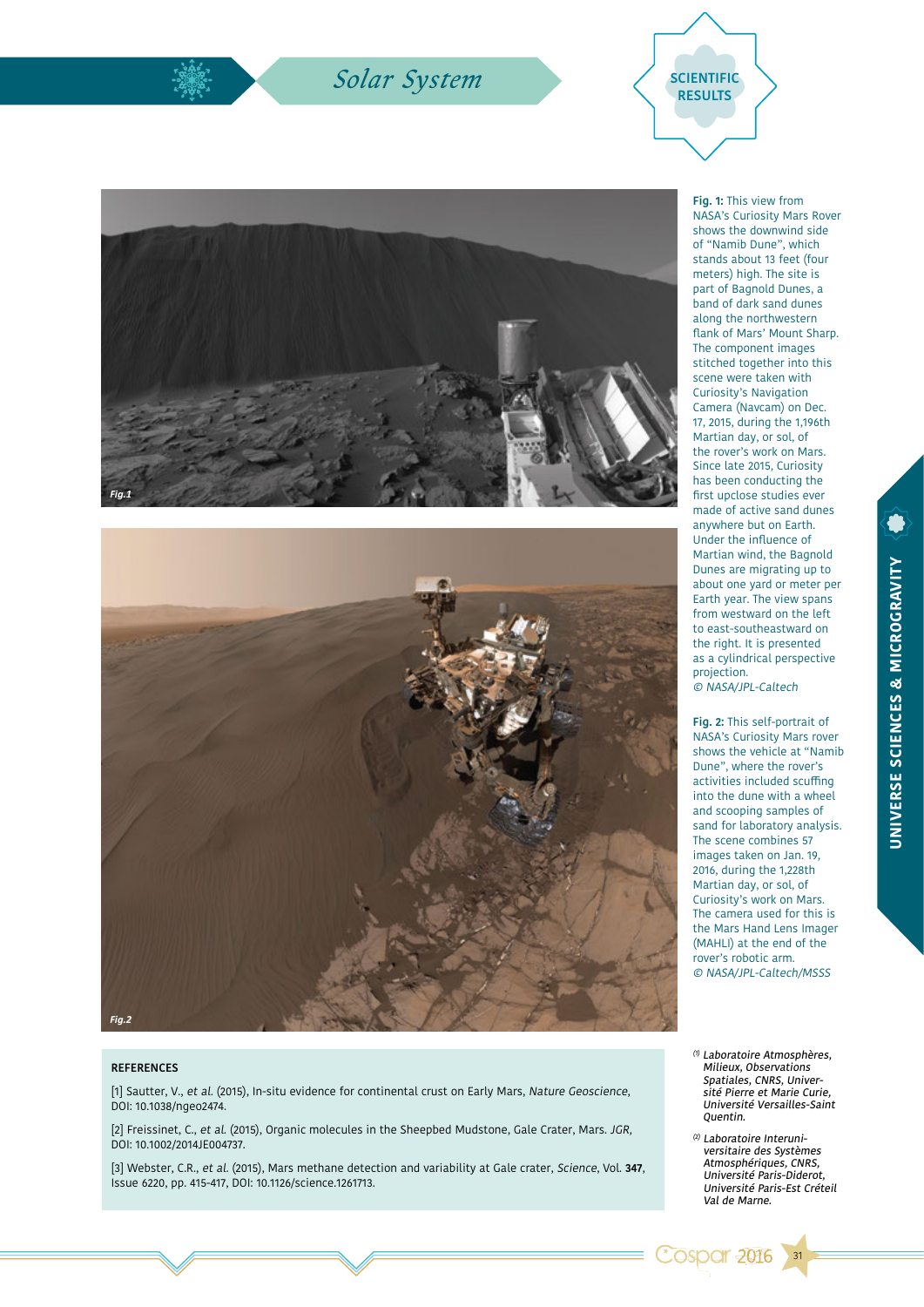F. Rocard, Solar System Program Manager CNES, 2 place Maurice Quentin, 75039 Paris, France.

# *Solar System*

## The CASSINI-HUYGENS mission (NASA-ESA)

### **Titan dunes created by tropical storms**

The equatorial regions of Titan, Saturn's largest moon, are covered by a wide range of linear dunes that propagate eastward. This direction is opposite to that of the winds predicted by climate models, and poses one of Titan's greatest mysteries.

A Franco<sup>(1)</sup>-American team combined the results of a regional model of methane clouds with those of the Titan global climate model. It showed that dune formation was controlled by rare tropical methane storms, producing strong gusts blowing eastward and dominating sediment transport. These results explain the shape, dune orientation and propagation and provide information on the origin of its sand [1].

## **Mega-yardangs on Titan**

Saturn's largest moon Titan is the only satellite in the Solar System with a dense atmosphere. Repeated flybys of this moon by the Cassini radar led to the discovery of several linear and strongly scattering structures, at mid-latitude, around 40° N. Their form is similar to that of mega-yardangs on Earth. Terrestrial yardangs are formed by aeolian erosion of loose layered sediments, often formed by former lake beds.

Thanks to the comparison of radiometric signatures of terrestrial structures with those of the structures present on the surface, we may conclude that there are two types of linear dunes in Titan's Belet Sand Sea and that the bright linear structures observed at 40° N latitude during the T64 and T83 flybys are very likely to be mega-yardangs.

The discovery, led by LAB $(2)$ , of mega yardangs on Titan's surface raises hypotheses about this moon's climate history: these structures might be the remnants of ancient lake basins, located at lower latitude than current lakes and seas, and formed at a time when liquid methane was not only found in polar regions. [2]

### **An ocean below Titan's surface measured by HUYGENS**

One of the most astonishing findings of ESA's HUYGENS mission was the detection of an unusual source of electrical excitation in Titan's atmosphere.

To explain the unique pattern of these signals, scientists have suggested that Titan's atmosphere behaves like a giant electrical circuit, which is generated in the ionosphere when it interacts with Saturn's magnetosphere.

During descent, HUYGENS measured the "Schumann resonances" of Titan. On Earth, there is a very low frequency electromagnetic field that propagates in the atmosphere and bounces between two conductive layers, i.e., oceans, in the bottom, and the ionized part of the atmosphere above. This resonance is maintained by storm lightning. There are no storms on Titan: resonance is due to currents induced by Saturn's magnetic field. The LPC2E $(3)$  team has demonstrated that this resonance is trapped between the ionized part of the atmosphere and a conductive layer between 50 and 80 kilometers below the surface. Since ice is not conductive, this layer is probably made of liquid water. This discovery, combined with the measurement of tidal effects on Titan, reinforces the hypothesis of the presence of an ocean underneath Titan's surface. [3]

### **EXECUTE:** Titan's lakes are connected by **an underground labyrinth**

In 2007, images taken by the ESA HUYGENS probe revealed large liquid areas spread across the polar regions of Titan's icy surface. These lakes are not filled with water but with hydrocarbons, a form of organic compound that is also found naturally on Earth and whose origin on Titan comes mainly from precipitation associated with the presence of clouds in its atmosphere.

Due to its changing morphology, scientists suspect that Titan's crust is porous and contains a large amount of liquid hydrocarbons. However, Titan's hydrocarbon cycle, which links their presence in its subsurface and surface to their atmospheric emissions, remains relatively unknown. A new study led by the LAM<sup>(4)</sup> laboratory modeled the possible interplay between Titan's seas and its underground lake network, to which they might be linked. This phenomenon is expected to be visible from the surface of Titan. The lakes fed by subsurface reservoirs would show the same kind of composition, whereas those fed by rainfall would be different and contain methane, nitrogen and traces of argon and carbon monoxide. This means that if we are able to measure the composition of surface lakes, we would learn more about what is happening underground.